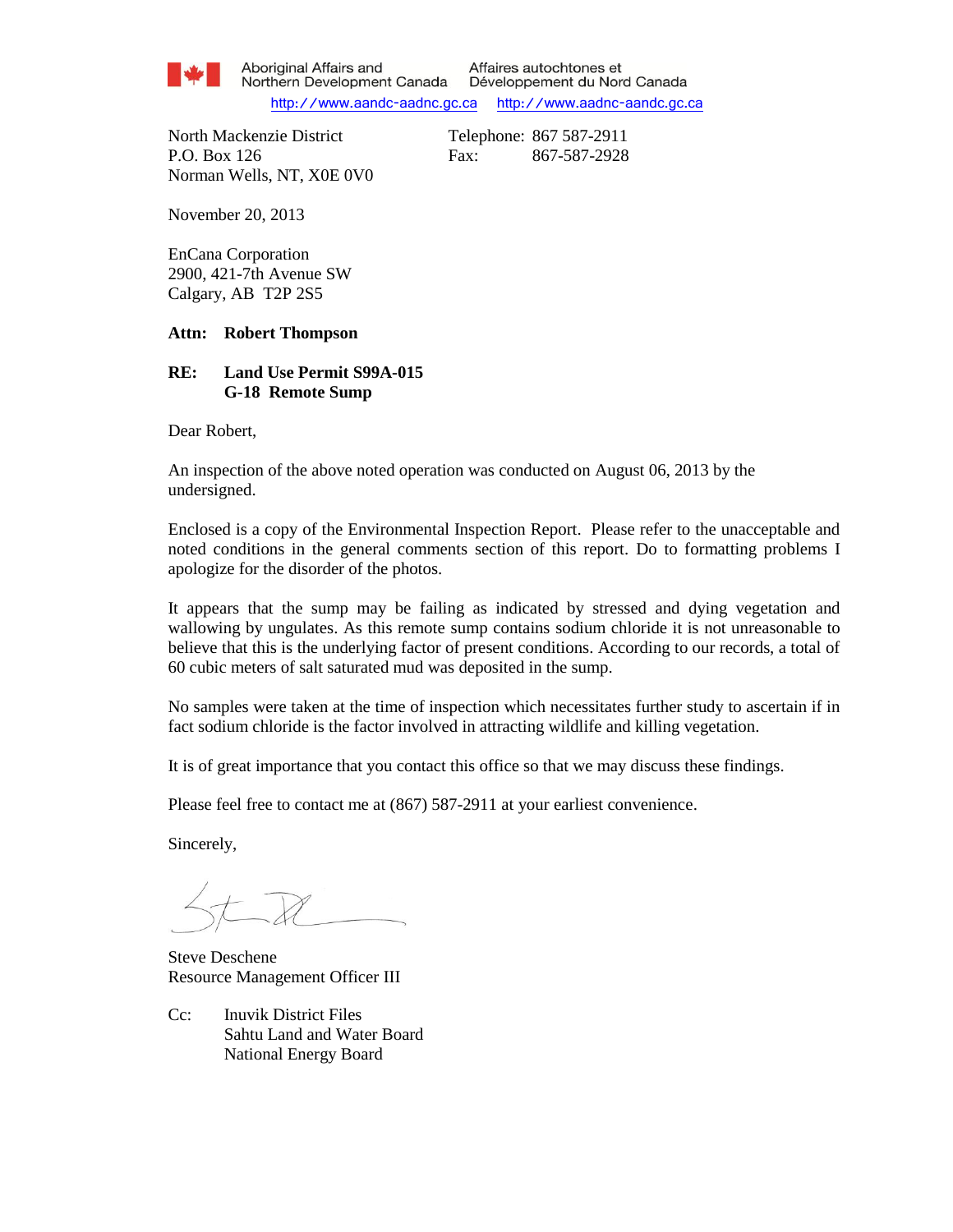

## **ENVIRONMENTAL INSPECTION REPORT**

| <b>Permittee:</b>                      | EnCana Corporation        | <b>Permit Expiry Date:</b>  | December 15, 2004 |
|----------------------------------------|---------------------------|-----------------------------|-------------------|
| <b>Land Use Permit No.</b>             | S99A-015                  | <b>Previous Inspection:</b> | July 06, 2006     |
| <b>Quarrying Permit No.</b>            |                           | <b>Inspection Date:</b>     | August 06, 2013   |
| Contractor:                            |                           | Subcontractor:              |                   |
| Location(s) Inspected:                 | G-18 Remote Sump          |                             |                   |
| <b>Current Stage of Operation:</b>     | <b>Abandoned Wellsite</b> |                             |                   |
| <b>Program Modifications Approved:</b> | None                      |                             |                   |

### Condition of Operation "A" - Acceptable "U" - Unacceptable "N/A" - Not Applicable "N/I" - Not Inspected

| <b>Operating Condition</b>          | Aspect Inspected    |  |  |
|-------------------------------------|---------------------|--|--|
|                                     | <b>Sump</b>         |  |  |
| <b>Location as Permitted</b>        | A                   |  |  |
| Time as Permitted                   | $\overline{A}$      |  |  |
| Equipment as Approved (Type & Size) | A                   |  |  |
| Methods & Techniques                | A                   |  |  |
| Facilities                          | A                   |  |  |
| Erosion (Control or Prevention)     | $\overline{A}$      |  |  |
| Chemicals                           | <b>U</b> (Condition |  |  |
|                                     | 7.6)                |  |  |
| Wildlife and Fisheries Habitat      | A                   |  |  |
| (Protection)                        |                     |  |  |
| Wastes                              | A                   |  |  |
| Historical / Archaeological Sites   | A                   |  |  |
| Fuel Storage                        | N/A                 |  |  |
| <b>Brush Disposal</b>               | A                   |  |  |
| <b>Restoration of Lands</b>         | A                   |  |  |
| Permits                             | N/A                 |  |  |
| Sections 12 to 19 T.L.U.R.          | U                   |  |  |

### **Explanatory Remarks -**

It was noted during the inspection that the remote sump is exhibiting signs of failure. This sump contains (according to our records) approximately 60 cubic meters of drilling waste saturated with sodium chloride. It is surmised that this substance has migrated to surface and is now actively moving downslope. This is indicated by the dead vegetation and the wallow areas by moose and other ungulates. The sump cap is 3 meters or more in height (usually 2 meters) and the weight may be squeezing the wastes to surface although I must point out this is a theory as no samples were taken at the time of inspection. This situation needs to be discussed so that we can put into place a plan for assesment.

I will be contacting you in the near future.

Not Available

Representative Signature Inspector's Signature

\_\_\_\_\_\_\_\_\_\_\_\_\_\_\_\_\_\_\_\_\_\_\_ \_\_\_\_\_\_\_\_\_\_\_\_\_\_\_\_\_\_\_\_\_\_\_\_\_\_\_\_

| Date: | 2013<br>August 06, | Permit #: | S99A-015 | $Page_1$<br>NO: |  |
|-------|--------------------|-----------|----------|-----------------|--|
|-------|--------------------|-----------|----------|-----------------|--|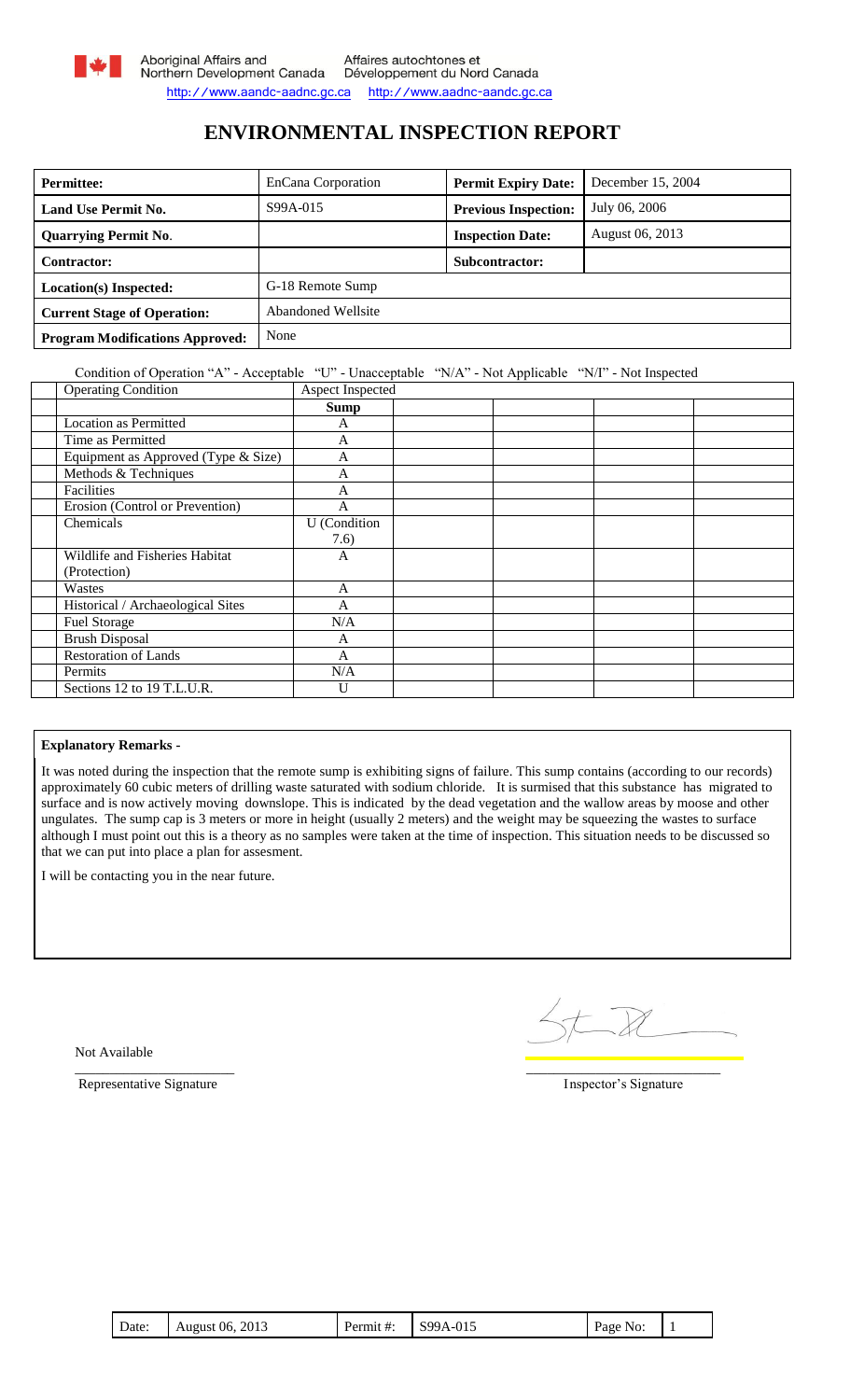

# **ENVIRONMENTAL INSPECTION REPORT**

### **Inspection Images:**

| Figure 2                                                                                                                                   |
|--------------------------------------------------------------------------------------------------------------------------------------------|
| At the west toe the vegetation exhibits signs of stress.                                                                                   |
|                                                                                                                                            |
|                                                                                                                                            |
| Figure 4<br>Depicting the two areas of disturbance (wallowing) by<br>ungulates. You may note that the area is otherwise well<br>vegetated. |
|                                                                                                                                            |
| Figure 6                                                                                                                                   |
| Also well established vegetation on the sump cap as<br>exhibited by white spruce.                                                          |
|                                                                                                                                            |
|                                                                                                                                            |

| Date: | August 06, 2013 | Permit#: | S99A-015 | Page No: |  |
|-------|-----------------|----------|----------|----------|--|
|-------|-----------------|----------|----------|----------|--|